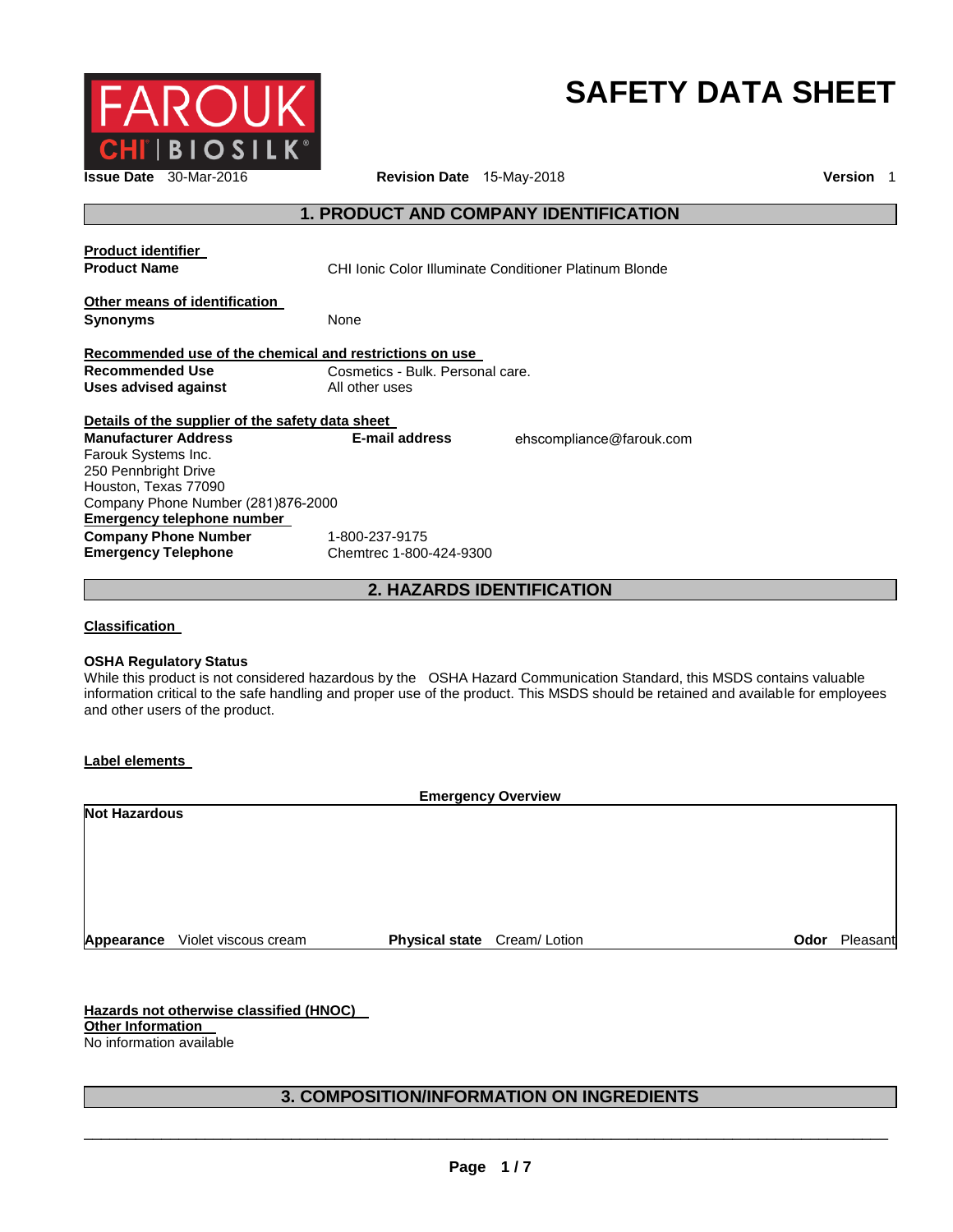## **Substance**

Composition: The product(s) does not contain ingredients considered hazardous as defined by OSHA, 29 CFR 1910.1200 and/or WHMIS under the HPA.

| <b>Chemical Name</b> | <b>CAS No.</b> | <b>Weight-%</b> | <b>Trade Secret</b> |
|----------------------|----------------|-----------------|---------------------|
| Water                | 7732-18-5      | 80-90           |                     |
| Cetvl Alcohol        | 36653-82-4     | 0-5             |                     |
| Cetearvl Alcohol     | 67762-27-0     | 0-5             |                     |

\_\_\_\_\_\_\_\_\_\_\_\_\_\_\_\_\_\_\_\_\_\_\_\_\_\_\_\_\_\_\_\_\_\_\_\_\_\_\_\_\_\_\_\_\_\_\_\_\_\_\_\_\_\_\_\_\_\_\_\_\_\_\_\_\_\_\_\_\_\_\_\_\_\_\_\_\_\_\_\_\_\_\_\_\_\_\_\_\_\_\_\_\_

\* The exact percentage (concentration) of composition has been withheld as a trade secret.

| <b>4. FIRST AID MEASURES</b>                                               |                                                                                                                                                                  |  |
|----------------------------------------------------------------------------|------------------------------------------------------------------------------------------------------------------------------------------------------------------|--|
| <b>First aid measures</b>                                                  |                                                                                                                                                                  |  |
| <b>General advice</b>                                                      | No hazards which require special first aid measures. When symptoms persist or in all cases<br>of doubt seek medical advice.                                      |  |
| Eye contact                                                                | Rinse thoroughly with plenty of water for at least 15 minutes, lifting lower and upper eyelids.<br>If discomfort of irritation persists, seek medical attention. |  |
| <b>Skin Contact</b>                                                        | If skin problems occur, discontinue use. If symptoms persist, seek medical attention.                                                                            |  |
| <b>Inhalation</b>                                                          | Not an expected route of exposure.                                                                                                                               |  |
| Ingestion                                                                  | In case of accidental ingestion, Wash out mouth with water. DO NOT INDUCE<br>VOMITING. Seek immediate medical attention.                                         |  |
| Most important symptoms and effects, both acute and delayed                |                                                                                                                                                                  |  |
| <b>Symptoms</b>                                                            | No information available.                                                                                                                                        |  |
| Indication of any immediate medical attention and special treatment needed |                                                                                                                                                                  |  |
| Note to physicians                                                         | Treat symptomatically.                                                                                                                                           |  |
| <b>5. FIRE-FIGHTING MEASURES</b>                                           |                                                                                                                                                                  |  |

#### **Suitable extinguishing media**

Dry chemical, CO2, water spray or alcohol-resistant foam.

**Unsuitable extinguishing media** Caution: Use of water spray when fighting fire may be inefficient.

#### **Specific hazards arising from the chemical**

No information available.

**Explosion data Sensitivity to Mechanical Impact** None. **Sensitivity to Static Discharge** None.

#### **Protective equipment and precautions for firefighters**

As in any fire, wear self-contained breathing apparatus pressure-demand, MSHA/NIOSH (approved or equivalent) and full protective gear.

**Flash point** Not Applicable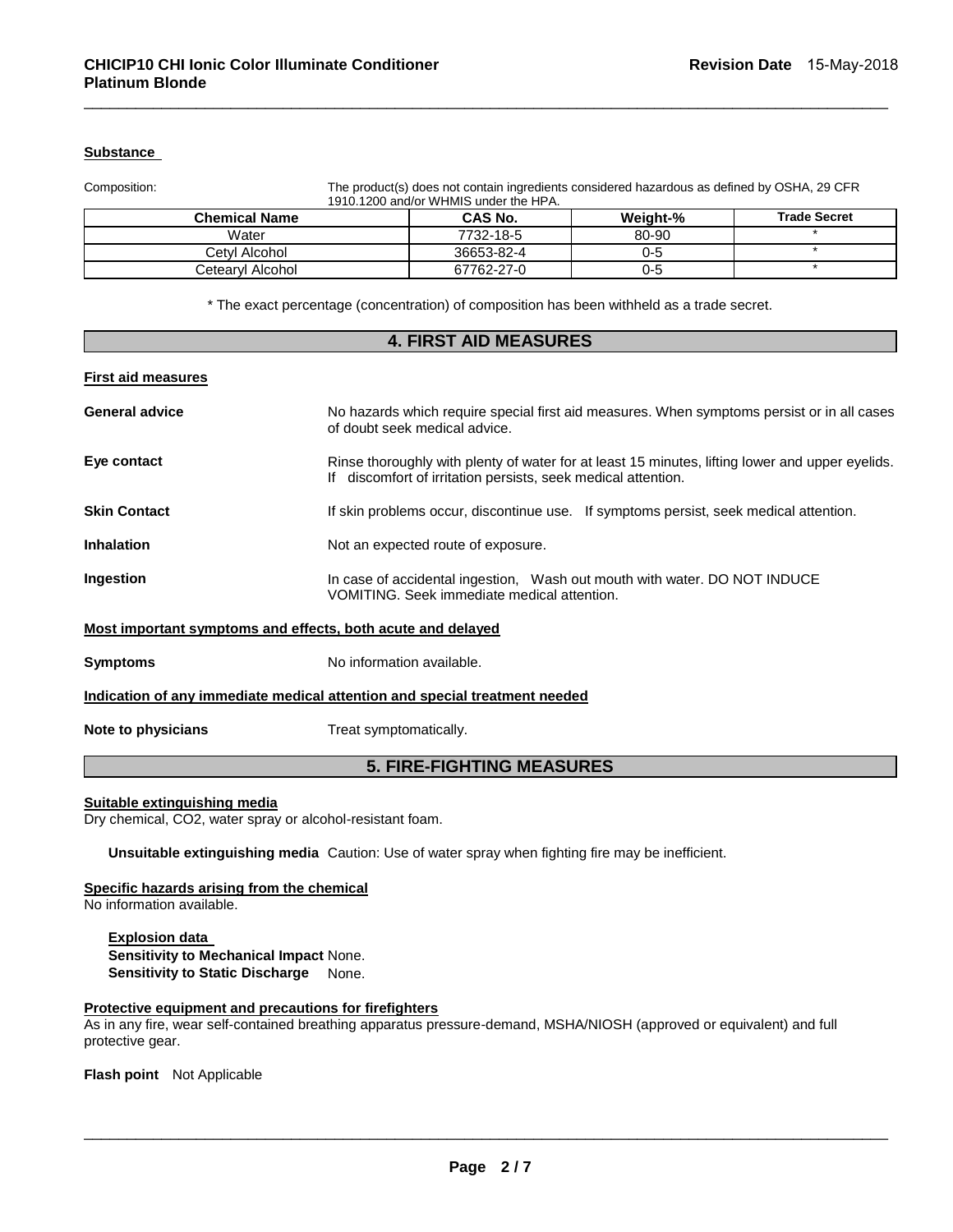# **6. ACCIDENTAL RELEASE MEASURES**

\_\_\_\_\_\_\_\_\_\_\_\_\_\_\_\_\_\_\_\_\_\_\_\_\_\_\_\_\_\_\_\_\_\_\_\_\_\_\_\_\_\_\_\_\_\_\_\_\_\_\_\_\_\_\_\_\_\_\_\_\_\_\_\_\_\_\_\_\_\_\_\_\_\_\_\_\_\_\_\_\_\_\_\_\_\_\_\_\_\_\_\_\_

|                                                              | Personal precautions, protective equipment and emergency procedures                                                                                                                                                                                                                                                              |  |
|--------------------------------------------------------------|----------------------------------------------------------------------------------------------------------------------------------------------------------------------------------------------------------------------------------------------------------------------------------------------------------------------------------|--|
| <b>Personal precautions</b>                                  | Avoid contact with eyes.                                                                                                                                                                                                                                                                                                         |  |
| <b>Environmental precautions</b>                             |                                                                                                                                                                                                                                                                                                                                  |  |
| <b>Environmental precautions</b>                             | See Section 12 for additional ecological information.                                                                                                                                                                                                                                                                            |  |
| Methods and material for containment and cleaning up         |                                                                                                                                                                                                                                                                                                                                  |  |
| <b>Methods for containment</b>                               | Prevent further leakage or spillage if safe to do so.                                                                                                                                                                                                                                                                            |  |
| Methods for cleaning up                                      | Pick up and transfer to properly labeled containers.                                                                                                                                                                                                                                                                             |  |
|                                                              | 7. HANDLING AND STORAGE                                                                                                                                                                                                                                                                                                          |  |
| <b>Precautions for safe handling</b>                         |                                                                                                                                                                                                                                                                                                                                  |  |
| Advice on safe handling                                      | Avoid contact with eyes.                                                                                                                                                                                                                                                                                                         |  |
| Conditions for safe storage, including any incompatibilities |                                                                                                                                                                                                                                                                                                                                  |  |
| <b>Storage Conditions</b>                                    | Keep out of the reach of children. Keep containers tightly closed in a dry, cool and<br>well-ventilated place.                                                                                                                                                                                                                   |  |
| Incompatible materials                                       | None known based on information supplied.                                                                                                                                                                                                                                                                                        |  |
|                                                              | 8. EXPOSURE CONTROLS/PERSONAL PROTECTION                                                                                                                                                                                                                                                                                         |  |
| <b>Control parameters</b>                                    |                                                                                                                                                                                                                                                                                                                                  |  |
| <b>Exposure Guidelines</b>                                   | This product, as supplied, does not contain any hazardous materials with occupational                                                                                                                                                                                                                                            |  |
| <b>Appropriate engineering controls</b>                      | exposure limits established by the region specific regulatory bodies.                                                                                                                                                                                                                                                            |  |
| <b>Engineering Controls</b>                                  | None under normal use conditions.                                                                                                                                                                                                                                                                                                |  |
|                                                              | Individual protection measures, such as personal protective equipment                                                                                                                                                                                                                                                            |  |
| <b>Eye/face protection</b>                                   | No special technical protective measures are necessary.                                                                                                                                                                                                                                                                          |  |
| Skin and body protection                                     | No special technical protective measures are necessary.                                                                                                                                                                                                                                                                          |  |
| <b>Respiratory protection</b>                                | If exposure limits are exceeded or irritation is experienced, NIOSH/MSHA approved<br>respiratory protection should be worn. Positive-pressure supplied air respirators may be<br>required for high airborne contaminant concentrations. Respiratory protection must be<br>provided in accordance with current local regulations. |  |
| <b>General Hygiene Considerations</b>                        | None under normal use conditions.                                                                                                                                                                                                                                                                                                |  |
|                                                              | <b>9. PHYSICAL AND CHEMICAL PROPERTIES</b>                                                                                                                                                                                                                                                                                       |  |

# **Information on basic physical and chemical properties**

**Physical state Cream/ Lotion**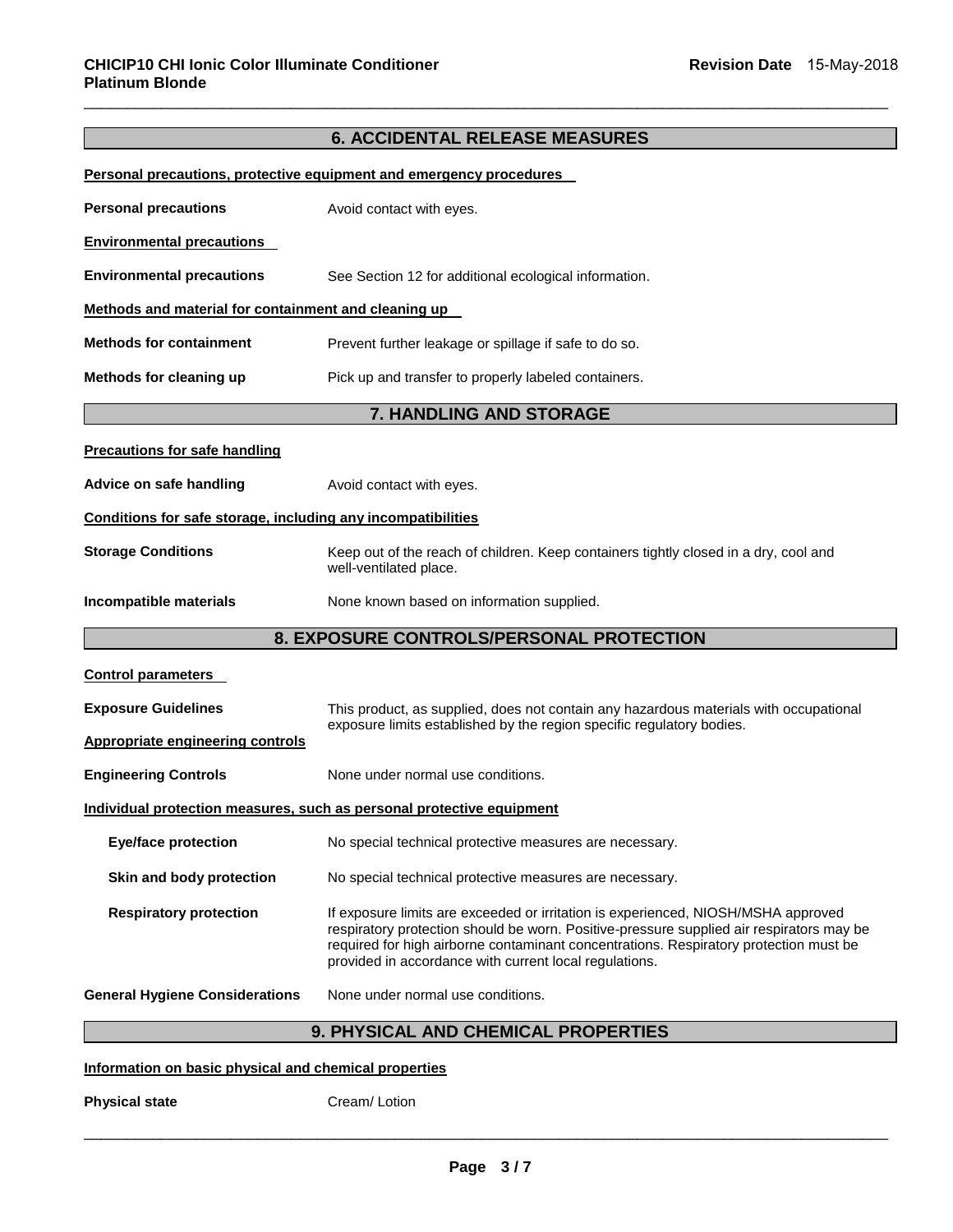| Appearance<br>Color                                                                                                                                                                                                                                                                                                                                                                                                                                                               | Violet viscous cream<br>violet                                                                                                                                                                                                                                                               | Odor<br><b>Odor threshold</b>                | Pleasant<br>No information available |
|-----------------------------------------------------------------------------------------------------------------------------------------------------------------------------------------------------------------------------------------------------------------------------------------------------------------------------------------------------------------------------------------------------------------------------------------------------------------------------------|----------------------------------------------------------------------------------------------------------------------------------------------------------------------------------------------------------------------------------------------------------------------------------------------|----------------------------------------------|--------------------------------------|
| <b>Property</b><br>рH<br><b>Melting point/freezing point</b><br>Boiling point / boiling range<br><b>Flash point</b><br><b>Evaporation rate</b><br>Flammability (solid, gas)<br><b>Flammability Limit in Air</b><br><b>Upper flammability limit</b><br><b>Lower flammability limit</b><br>Vapor pressure<br>Vapor density<br><b>Relative density</b><br><b>Water solubility</b><br>Solubility in other solvents<br><b>Partition coefficient</b><br><b>Autoignition temperature</b> | Values<br>$3.0 - 4.0$<br>Not Applicable<br>> No information available °F<br>Not Applicable<br>Not Applicable<br>Not Applicable<br>Not Applicable<br>Not Applicable<br>Not Applicable<br>Soluble in water<br>No information available<br>No information available<br>No information available | Remarks • Method                             |                                      |
| <b>Decomposition temperature</b>                                                                                                                                                                                                                                                                                                                                                                                                                                                  |                                                                                                                                                                                                                                                                                              | <b>Decomposition temperature</b>             | No information<br>available          |
|                                                                                                                                                                                                                                                                                                                                                                                                                                                                                   |                                                                                                                                                                                                                                                                                              | <b>Viscosity</b><br><b>Dynamic viscosity</b> | 2500-3500<br>Not Applicable          |
| <b>Explosive properties</b><br><b>Oxidizing properties</b>                                                                                                                                                                                                                                                                                                                                                                                                                        | No information available<br>No information available                                                                                                                                                                                                                                         |                                              |                                      |
| <b>Other Information</b>                                                                                                                                                                                                                                                                                                                                                                                                                                                          |                                                                                                                                                                                                                                                                                              |                                              |                                      |
| <b>Softening point</b><br><b>Molecular weight</b><br><b>VOC Content (%)</b><br><b>Density</b><br><b>Bulk density</b>                                                                                                                                                                                                                                                                                                                                                              | No information available<br>Not Applicable<br>Not Applicable<br>Not Applicable<br>No information available                                                                                                                                                                                   |                                              |                                      |

# **10. STABILITY AND REACTIVITY**

**Reactivity**  No data available

**Chemical stability** Stable under recommended storage conditions. **Possibility of Hazardous Reactions** None under normal processing.<br>Hazardous polymerization

**Hazardous polymerization** Hazardous polymerization does not occur.

**Conditions to avoid** None known based on information supplied. **Incompatible materials** None known based on information supplied. **Hazardous Decomposition Products** None known based on information supplied.

# **11. TOXICOLOGICAL INFORMATION**

**Information on likely routes of exposure**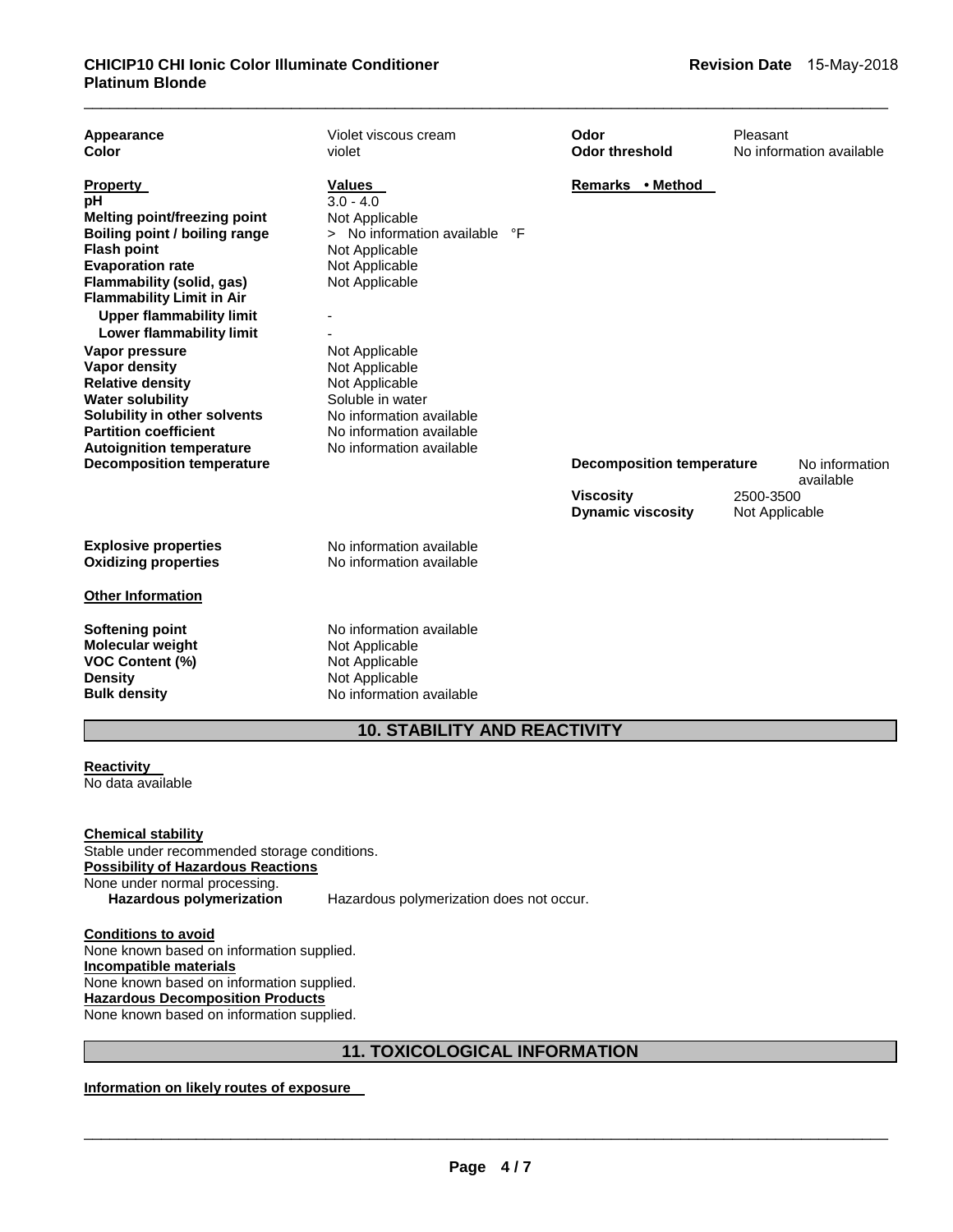## **CHICIP10 CHI Ionic Color Illuminate Conditioner Platinum Blonde**

| <b>Product Information</b> | No data available  |
|----------------------------|--------------------|
| <b>Inhalation</b>          | No data available. |
| Eye contact                | No data available. |
| <b>Skin Contact</b>        | No data available. |
| Ingestion                  | No data available. |

| <b>Chemical Name</b>           | Oral LD50              | Dermal LD50              | <b>Inhalation LC50</b> |
|--------------------------------|------------------------|--------------------------|------------------------|
| Water<br>7732-18-5             | $> 90$ mL/kg (Rat)     |                          |                        |
| Cetyl Alcohol<br>36653-82-4    | $= 5$ g/kg (Rat)       | (Rabbit)<br>> 2600 mg/kg |                        |
| Cetearyl Alcohol<br>67762-27-0 | > 10000 mg/kg<br>(Rat) | (Rabbit)<br>> 8000 mg/kg |                        |

\_\_\_\_\_\_\_\_\_\_\_\_\_\_\_\_\_\_\_\_\_\_\_\_\_\_\_\_\_\_\_\_\_\_\_\_\_\_\_\_\_\_\_\_\_\_\_\_\_\_\_\_\_\_\_\_\_\_\_\_\_\_\_\_\_\_\_\_\_\_\_\_\_\_\_\_\_\_\_\_\_\_\_\_\_\_\_\_\_\_\_\_\_

#### **Information on toxicological effects**

**Symptoms** No information available.

#### **Delayed and immediate effects as well as chronic effects from short and long-term exposure**

| <b>Sensitization</b>            | No information available. |
|---------------------------------|---------------------------|
| Germ cell mutagenicity          | No information available. |
| Carcinogenicity                 | No information available. |
| <b>Reproductive toxicity</b>    | No information available. |
| <b>STOT - single exposure</b>   | No information available. |
| <b>STOT - repeated exposure</b> | No information available. |
| <b>Aspiration hazard</b>        | No information available. |
|                                 |                           |

## **Numerical measures of toxicity - Product Information**

**The following values are calculated based on chapter 3.1 of the GHS document** .

| Oral LD50   | 3,221.00 |
|-------------|----------|
| Dermal LD50 | 6.888.00 |
| Mist        | 0.14     |
| Vapor       | 570.00   |

## **12. ECOLOGICAL INFORMATION**

#### **Ecotoxicity**

82% of the mixture consists of components(s) of unknown hazards to the aquatic environment

| Chemical Name         | Algae/aguatic plants | Fish. | Crustacea                            |
|-----------------------|----------------------|-------|--------------------------------------|
| etearylٽ<br>I Alcohol |                      |       | 1666:<br>48 h<br>⊨Daphnia maɑna mɑ/L |
| 67762-27-0            |                      |       | EC50                                 |

## **Persistence and degradability**

No information available.

#### **Bioaccumulation**

No information available.

| <b>Chemical Name</b>        | <b>Partition coefficient</b> |
|-----------------------------|------------------------------|
| Cetyl Alcohol<br>36653-82-4 | 6.65                         |
| Cetearyl Alcohol            | 6.65                         |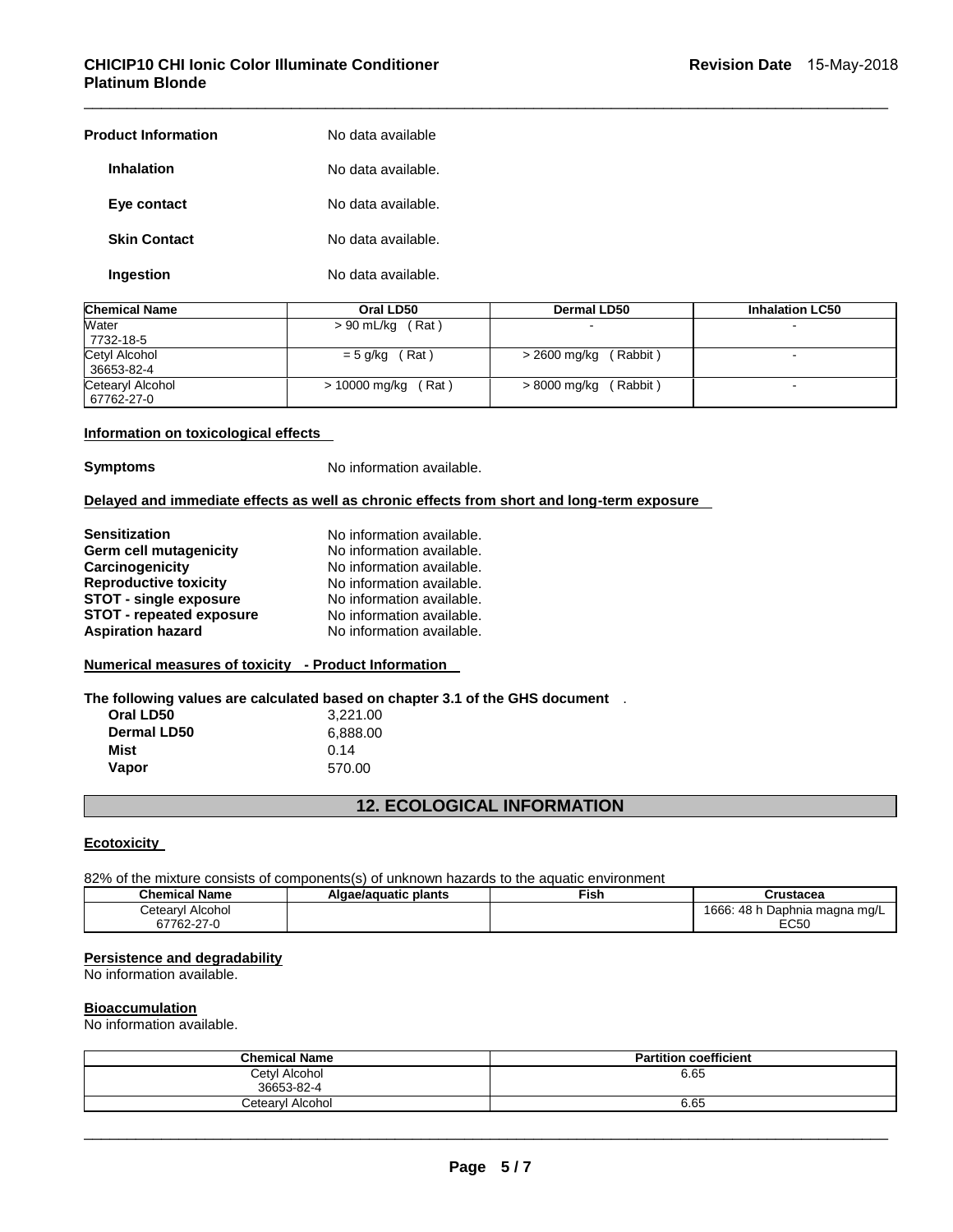67762-27-0

\_\_\_\_\_\_\_\_\_\_\_\_\_\_\_\_\_\_\_\_\_\_\_\_\_\_\_\_\_\_\_\_\_\_\_\_\_\_\_\_\_\_\_\_\_\_\_\_\_\_\_\_\_\_\_\_\_\_\_\_\_\_\_\_\_\_\_\_\_\_\_\_\_\_\_\_\_\_\_\_\_\_\_\_\_\_\_\_\_\_\_\_\_

**Other adverse effects** No information available

| <b>13. DISPOSAL CONSIDERATIONS</b> |                                                                      |  |  |  |  |
|------------------------------------|----------------------------------------------------------------------|--|--|--|--|
| Waste treatment methods            |                                                                      |  |  |  |  |
| <b>Disposal of wastes</b>          | Dispose of contents/containers in accordance with local regulations. |  |  |  |  |
| Contaminated packaging             | Dispose of in accordance with local regulations.                     |  |  |  |  |

## **14. TRANSPORT INFORMATION**

| DOT         | Not regulated |
|-------------|---------------|
| ICAO (air)  | Not regulated |
| <b>IATA</b> | Not regulated |
| <b>IMDG</b> | Not regulated |

## **15. REGULATORY INFORMATION**

#### **International Inventories**

#### **Legend:**

**TSCA** - United States Toxic Substances Control Act Section 8(b) Inventory **DSL/NDSL** - Canadian Domestic Substances List/Non-Domestic Substances List **EINECS/ELINCS** - European Inventory of Existing Chemical Substances/European List of Notified Chemical Substances **ENCS** - Japan Existing and New Chemical Substances **IECSC** - China Inventory of Existing Chemical Substances **KECL** - Korean Existing and Evaluated Chemical Substances **PICCS** - Philippines Inventory of Chemicals and Chemical Substances **AICS** - Australian Inventory of Chemical Substances

#### **US Federal Regulations**

#### **SARA 313**

Section 313 of Title III of the Superfund Amendments and Reauthorization Act of 1986 (SARA). This product does not contain any chemicals which are subject to the reporting requirements of the Act and Title 40 of the Code of Federal Regulations, Part 372

## **SARA 311/312 Hazard Categories**

| Acute health hazard               | N٥ |
|-----------------------------------|----|
| <b>Chronic Health Hazard</b>      | N٥ |
| <b>Fire hazard</b>                | N٥ |
| Sudden release of pressure hazard | N٥ |
| <b>Reactive Hazard</b>            | N٥ |

#### **CWA (Clean Water Act)**